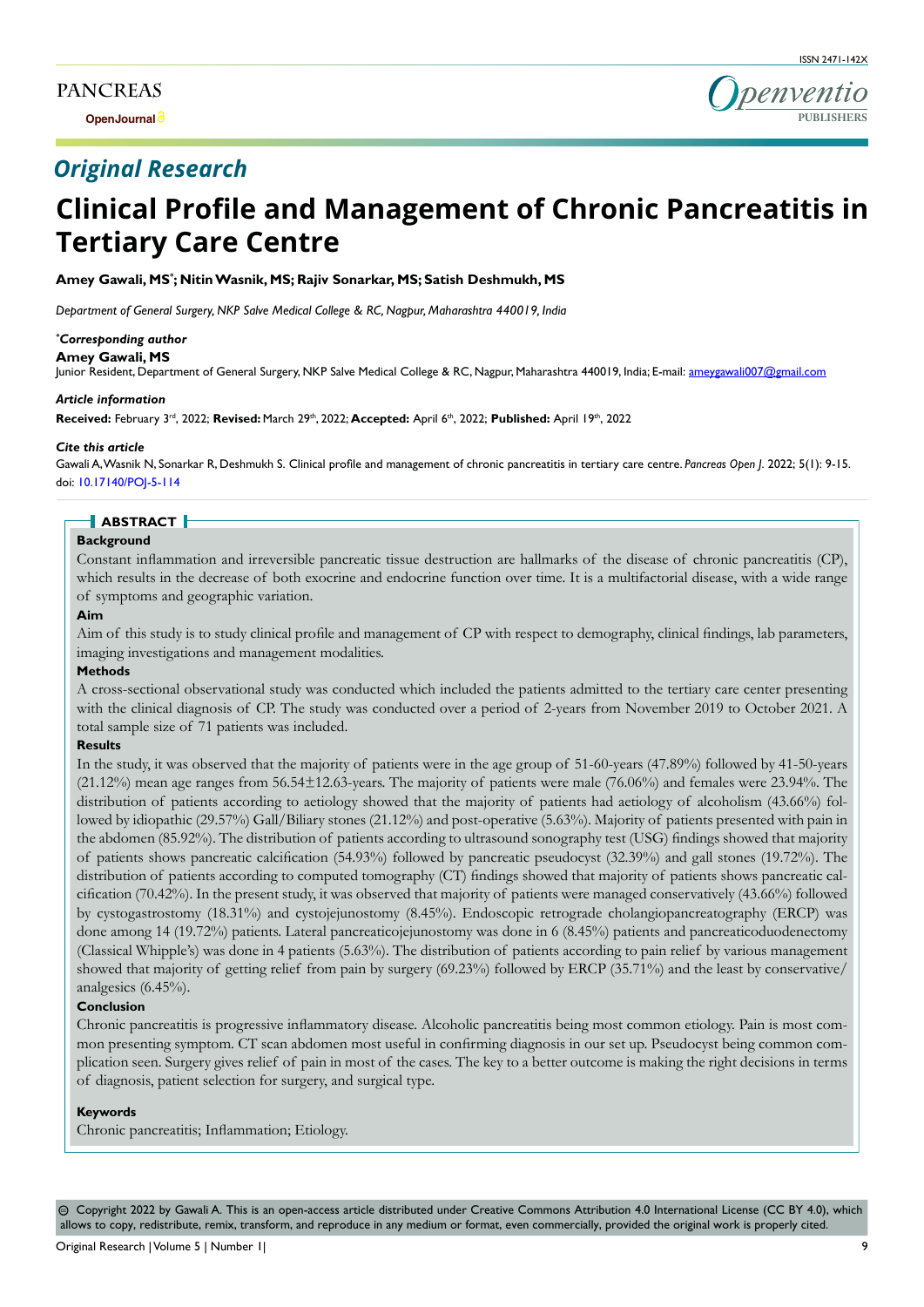

#### **INTRODUCTION**

Constant inflammation and irreversible pancreatic tissue de-<br>struction are hallmarks of the disease of chronic pancreatitis (CP), which results in the gradual loss of both exocrine and endo-crine function.<sup>[1](#page-5-0)</sup> It is a multifactorial disease, with a wide range of symptoms and geographic variation.

The incidence of CP in the western population ranges from 8 to 10 cases yearly per 100,000 population, and the overall prevalence is  $27.4$  per  $100,000$  per year.<sup>2</sup> According to a recent survey conducted in various countries in the Asia-Pacific region, CP is prevalent in Southern India, with 114-200 cases per 100,000 people.[3](#page-5-2) In the Indian subcontinent, there has been no systematic nationwide study on the management of clinical profiles.<sup>[3](#page-5-2)</sup>

Some of the possible causes of CP include alcohol abuse (malignancy or stones), ductal obstruction (cystic fibrosis or hereditary pancreatitis), chemotherapy, and autoimmune diseases such as SLE or pancreatitis. According to recent research, the disease may be caused by a lack of certain vitamins and antioxidants.[4,5](#page-5-3) Drinking alcohol is the most common cause. Protein secretion from acinar cells increases, resulting in ductal obstruction, acinar fibrosis, and atrophy as a result of the alcohol.<sup>4,5</sup>

Chronic pancreatitis appears to be caused by a combination of genetic and environmental factors. Several genes have been linked to pancreatitis susceptibility mutations. CP is thought to be caused by one of two different pathogens. Impaired bicarbonate secretion, which is unable to respond to increased pancreatic protein secretion, is one possibility. Plugs are formed within the lobules and ducts as a result of this abundance of proteins. Calcification and stone formation are the results of this process. The other theory proposes that digestive enzymes in the pancreas are activated intraparenchymally (possibly due to genetics or external influences such as alcohol).<sup>6</sup>

Reduced pain and improved absorption are the main objectives of treatment. Inflammation, neuropathic mechanisms, and blocked ducts are all factors that contribute to the sensation of pain that we feel. The replacement of fat-soluble vitamins and pancreatic enzymes is generally recommended along with frequent, small, low-fat meals.<sup>6</sup>

There are only few reports on the Indian subcontinent as a whole. The vast majority of research is based on studies of people in western countries. Several studies have shown that CP has changed its clinical profile in certain regions of the country.<sup>[7](#page-5-5)</sup>

Therefore, we conducted a detailed study of the clinical profile of CP to confirm whether these changes in clinical profile and management of CP are present in this part of the country also.

# **MATERIALS AND METHODS**

#### **Study Design**

The present hospital-based observational cross-sectional study was

conducted to study the clinical profile and management of CP.

#### **Study Period**

The study was conducted over a period of 2-years from November 2019 to October 2021.

#### **Study Place**

Department of General Surgery, NKP Salve Medical College and Lata Mangeshkar Hospital, Nagpur, MH, India.

#### **Study Population**

The study population was patients admitted to tertiary care center presenting with a clinical diagnosis of CP.

#### **Sample Size**

By keeping the confidence limits at 95% and power of study at 80%, to detect a minimum of 10% difference in the proportion of effect, a total sample size of 71 patients was included.

#### **Inclusion Criteria**

Patients of age 18-years and above who are diagnosed as cases of CP on contrast-enhanced computed tomography (CECT) abdomen findings.

# **Exclusion Criteria**

Patient not consenting to join the study or get investigated or treated.

# **Ethical Consideration**

The study was approved by the Ethical Committee of the institute.

# **OBSERVATIONS AND RESULTS**

Table 1 shows the distribution of patients according to age. It was observed that the majority of patients were in the age group 51-60 years (47.89%) followed by 41-50-years (21.12%) The mean age of the patients was 56.54±12.63-years.

| Age group (Years) | <b>No. of Patients</b> | Percentage |  |
|-------------------|------------------------|------------|--|
|                   |                        |            |  |
| $20$              | 00                     | 00.00      |  |
| $21 - 30$         | 03                     | 04.23      |  |
| $31 - 40$         | 07                     | 09.86      |  |
| $41 - 50$         | 15                     | 21.12      |  |
| $51-60$           | 34                     | 47.89      |  |
| >60               | 12                     | 16.90      |  |
| Total             | 71                     | 100        |  |

Table 2 shows the distribution of patients according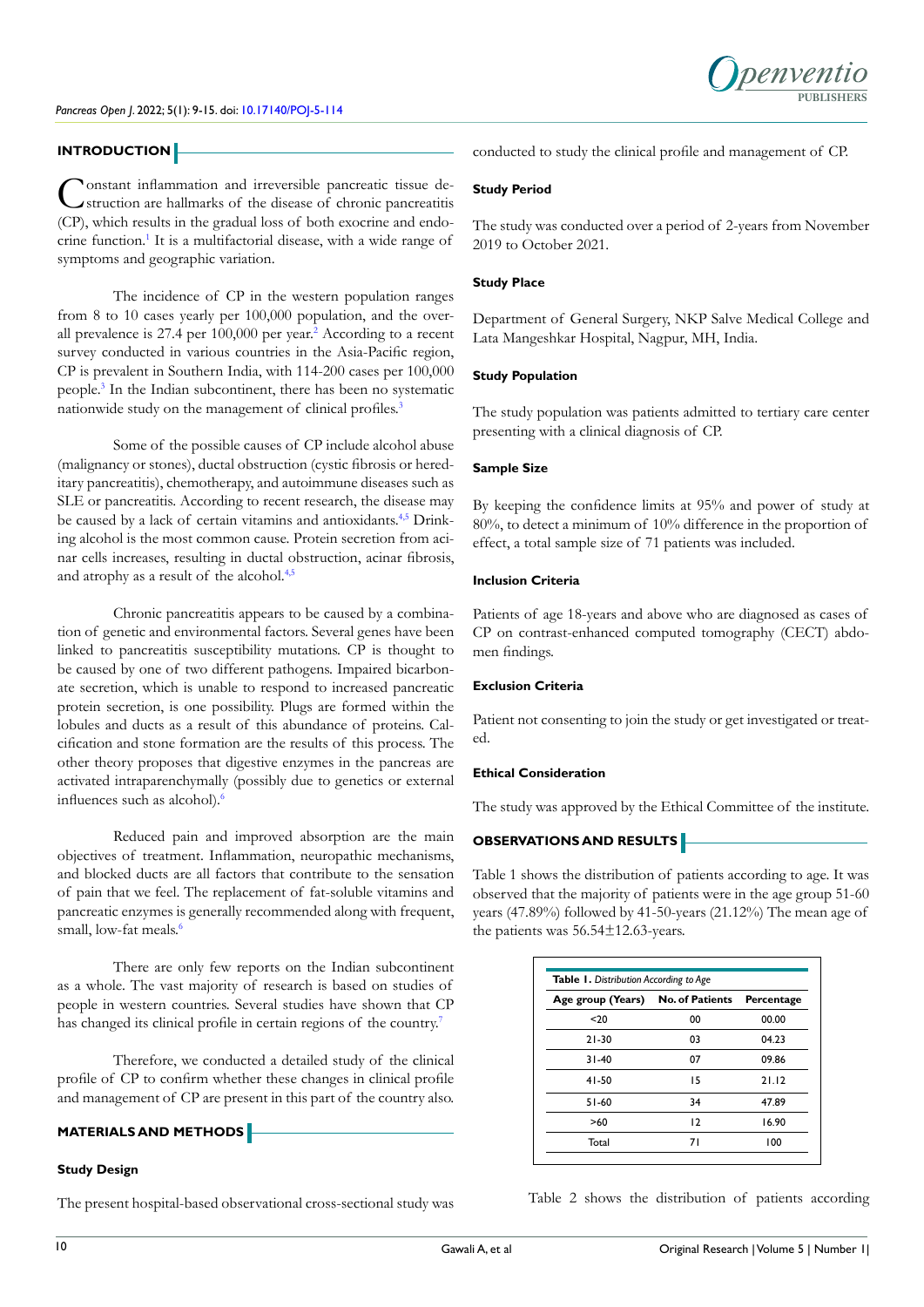to sex. It was observed that the majority of patients were male (76.06%) and females were 23.94%.

|        | <b>Table 2.</b> Distribution of Patients According to Sex |            |
|--------|-----------------------------------------------------------|------------|
| Sex    | <b>Frequency</b>                                          | Percentage |
| Male   | 54                                                        | 76.06      |
| Female | 17                                                        | 2394       |
| Total  | 71                                                        | 100        |

Table 3 shows the distribution of patients according to etiology. It was observed that the majority of patients had etiology of alcoholism (43.67%) followed by idiopathic (29.57%), gall stones  $(21.12\%)$ , and post-operative  $(5.63\%)$ .

| <b>Table 3.</b> Distribution of Patients According to Etiology |                  |            |  |
|----------------------------------------------------------------|------------------|------------|--|
| <b>Etiology</b>                                                | <b>Frequency</b> | Percentage |  |
| Alcoholism                                                     | 31               | 43.67      |  |
| Gall/Biliary stones                                            | 15               | 21.12      |  |
| Post- operative                                                | 04               | 05.63      |  |
| Idiopathic                                                     | 21               | 29.57      |  |
| Total                                                          | 71               | 100        |  |

Table 4 shows the distribution of patients according to clinical presentation. It was observed that majority of patients presented with pain in the abdomen (85.92%) followed by nausea/ vomiting (60.56%), Steatorrhea (46.67%), weight loss (32.39), constipation (29.58%), and diarrhea (15.49%).

| Table 4. Distribution of Patients According to Clinical Presentation |                  |            |  |
|----------------------------------------------------------------------|------------------|------------|--|
| <b>Clinical Presentation</b>                                         | Frequency (n=71) | Percentage |  |
| Pain abdomen                                                         | 61               | 85.92      |  |
| Nausea/Vomiting                                                      | 43               | 60.56      |  |
| Steatorrhea                                                          | 33               | 46.47      |  |
| Weight loss                                                          | 23               | 32.39      |  |
| Constipation                                                         | 21               | 29.58      |  |
| Diarrhea                                                             | п                | 15.49      |  |

Table 5 shows the distribution of patients according to ultrasound sonography test (USG) findings. It was observed that the majority of patients shows pancreatic calcification (54.93%) followed by pancreatic pseudocyst (32.39%) gall stones (19.72%) and pancreatic head mass (5.63%).

| Table 5. Distribution of Patients According to USG Findings |                  |            |  |
|-------------------------------------------------------------|------------------|------------|--|
| <b>USG Findings</b>                                         | Frequency (n=71) | Percentage |  |
| Pancreatic calcification                                    | 39               | 5493       |  |
| Pancreatic pseudocyst                                       | 23               | 32.39      |  |
| Gall stones                                                 | 14               | 1972       |  |
| Pancreatic head mass                                        | 04               | 5.63       |  |
| (* Multiple responses present)                              |                  |            |  |

Table 6 shows the distribution of patients according to computed tomography (CT) findings. It was observed that the majority of patients shows pancreatic calcification (70.42%) followed by enlarged pancreas (45.07%), pancreatic pseudocyst (32.39%), dilatation of main pancreatic duct (MPD) (23.94%), pancreatic calculi (12.67%), pancreatic duct stricture (7.04%) and pancreatic head mass (5.63%).

| <b>CT Findings</b>        | Frequency (n=71) | Percentage |
|---------------------------|------------------|------------|
| Pancreatic calcification  | 50               | 70.42      |
| Enlargement of pancreas   | 32               | 45.07      |
| Pancreatic pseudocyst     | 23               | 32.39      |
| Dilatation of MPD         | 17               | 23.94      |
| Pancreatic Calculi        | 09               | 12.67      |
| Pancreatic duct stricture | 05               | 07.04      |
| Pancreatic head mass      | 04               | 5.63       |

Table 7 shows the distribution of patients according to complications. It was observed that the majority of patients shows pseudocyst (32.39%) followed by splenic vein thrombosis (2.82%) and pancreatic neoplasm (1.41%). No complications were seen in 43 (60.56%) patients.

| <b>Complications</b>    | Frequency (n=71) | <b>Percentage</b> |
|-------------------------|------------------|-------------------|
| Pseudocyst              | 23               | 32.39             |
| Splenic vein thrombosis | 02               | 02.82             |
| Pancreatic neoplasm     | 01               | 0141              |

Table 8 shows the distribution of patients according to management. It was observed that the majority of patients managed conservatively (38.02%) followed by cystogastrostomy (18.31%) and cystojejunostomy (8.45%). Endoscopic retrograde cholangiopancreatography (ERCP) was done among 14 (19.72%) patients and pancreaticoduodenectomy (Classical Whipples) in 4 (5.63%) patients.

| <b>Management</b>                               | <b>Frequency</b> | Percentage |
|-------------------------------------------------|------------------|------------|
| Conservative                                    | 27               | 38.02      |
| Cystogastrostomy                                | 13               | 1831       |
| Cystojejunostomy                                | 07               | 9.86       |
| LPI                                             | 06               | 8.45       |
| <b>ERCP</b> stenting                            | $\overline{14}$  | 1972       |
| Pancreaticoduodenectomy<br>(Classical Whipples) | 04               | 5.63       |
| Total                                           | 71               | 100        |

Table 9 shows the distribution of patients according to pain relief by various management. It was observed that the ma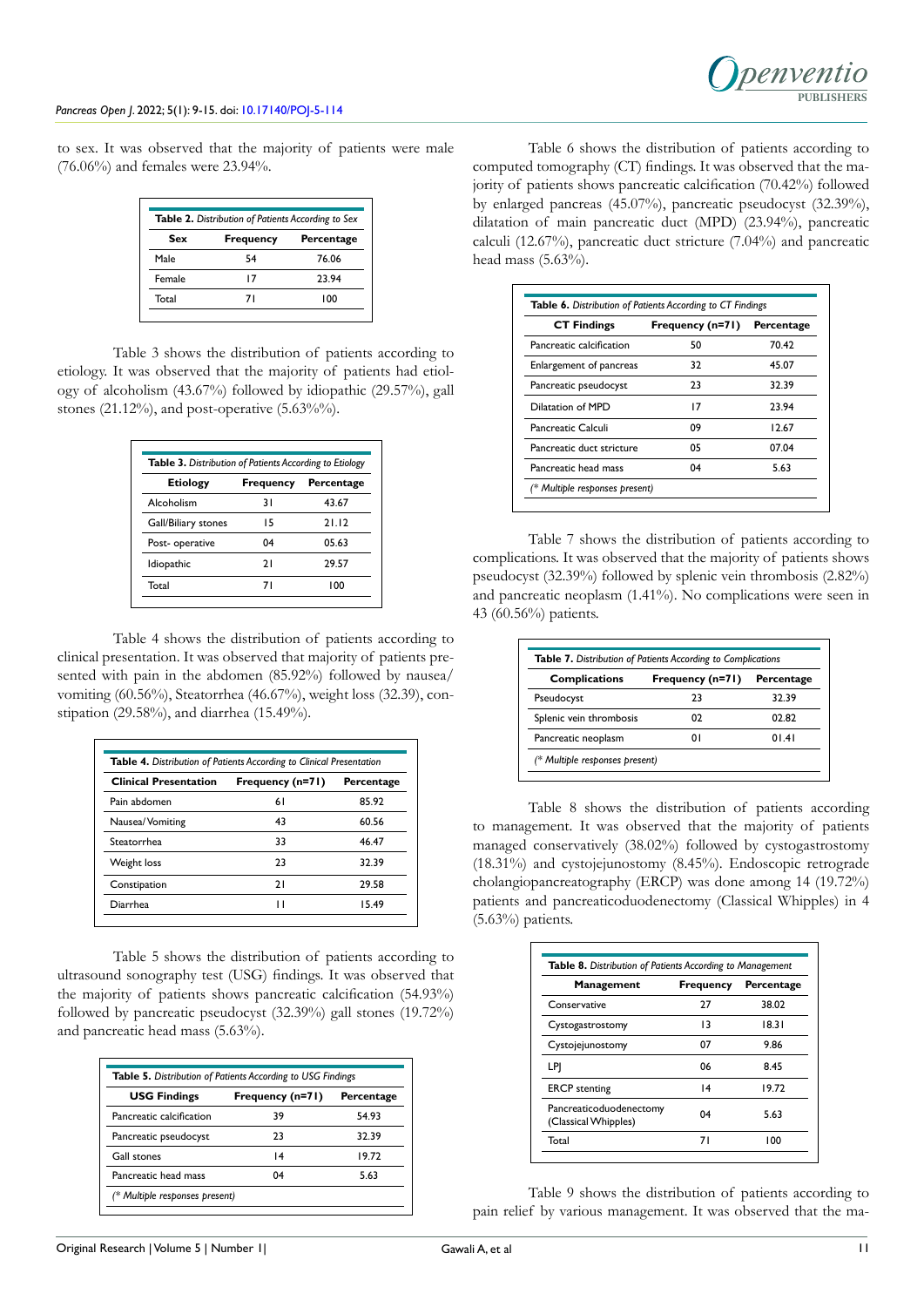jority of getting relief of from pain by surgery (60%) followed by ERCP (35.71%) and the least by conservative/ analgesics (7.41%).

| <b>Table 9.</b> Distribution of Patients According to Pain Relief: (Follow-up)<br>after 2-years) |                  |            |
|--------------------------------------------------------------------------------------------------|------------------|------------|
| <b>Management</b>                                                                                | <b>Frequency</b> | Percentage |
| Surgery (n=30)                                                                                   | 18               | 60.00      |
| ERCP stenting $(n=14)$                                                                           | 05               | 35 Z I     |
| Conservative/Analgesics (n=27)                                                                   | N)               | 74 I       |

# **DISCUSSION**

Constant inflammation and irreversible pancreatic tissue destruction are hallmarks of the disease of CP, which results in the gradual decrease of both endocrine and exocrine function.

The present observational cross-sectional study was carried out at tertiary institute to find out the clinical profile and management of CP.

All patients with CP who attended or getting admitted to the tertiary care center were enrolled in the study during the study period from November 2019 to October 2021.

A sample size of 71 patients with CP above the age of 18-years was included in the study. Patients not giving consent to participate in the study were excluded from the study.

A written and well-informed consent was obtained from the participant patient or his/her relatives. The study was started after approval from the ethical committee of the institute. All the patient's demographic history with clinical examination were done and were investigated for basic investigations like complete blood count (CBC), ultrasound scan, CT-abdomen, and magnetic resonance imaging (MRI) were performed.

In the present study, it was observed that the majority of patients were in the age group of 51-60-years (47.89%) followed by 41-50-years (21.12%). Mean the mean age ranges from 56.54±12.63-years.

Machicado et al<sup>[8](#page-5-6)</sup> did a study with an aim of assessing the natural course of CP in a population-based cohort and observed the median age of CP was 56-years.

Lariño-Noia et al<sup>9</sup> in a study on morphological and functional changes of CP observed mean age of subjects was 46.4±13.8-years.

Sri Hari et al<sup>10</sup> in a study on CP and its management observed mean age was 38.45-years.

Panda et al<sup>[11](#page-6-1)</sup> conducted comparative study for clinical profile of CP during last 1-year (Group A) and cases during previous 5-years (Group B) observed that in Group A mean age was 35.70±13.08-years and in Group B was 39.16±13.12-years.

In the present study, it was observed that majority of patients were male (76.06%) and females were 23.94%.

Machicado et al<sup>[8](#page-5-6)</sup> conducted a study with aim of assessing the natural course of CP in a cohort study observed 56% patients were male.

Sri Hari et al<sup>[10](#page-6-0)</sup> in a study on CP and its management observed out of 24 patients, nineteen males and five females were found, having a sex ratio of 1:4.

Panda et al<sup>11</sup> did a comparative study for clinical profile of recently admitted cases of CP during last 1-year (Group A) and cases during previous 5-years (Group B) observed male patients predominate in both the groups.

Lariño-Noia et al<sup>[9](#page-5-7)</sup> in a study on morphological and functional changes of CP observed among 218 patients with CP, 140 (64.22%) were females. This was in contrast to present study.

The distribution of patients according to etiology showed that majority of patients had etiology of alcoholism (43.66%) followed by idiopathic (29.57%), gall/biliary stones (21.12%) and post-operative (5.63%). In our study idiopathic was 2nd major cause for CP as no investigation showed the cause for CP so was labelled as idiopathic. Upto 30% of CP patients were idiopathic.

Sri Hari et al<sup>[10](#page-6-0)</sup> in a study on CP and its management observed alcoholic CP was seen in 16 patients. Tropical pancreatitis was seen in 4 patients of the cases.

The most common cause of clinical admission is pain. It is the hallmark symptom of CP, usually epigastric radiation to the back or to the left upper abdomen. It is the most vexing clinical problem and the most common indication for surgical intervention. In our study, pain was treated with non-steroidal anti-inflammatory drugs (NSAIDS), antispasmodics, pancreatic enzyme suppressants and pain modifying agents (Pergablin). The complications of CP like an acute attack of pancreatitis, from a pancreatic pseudocyst, portal or splenic vein thrombosis can cause pain.

In the present study, it was observed that majority of patients presented with pain in abdomen (85.92%) followed by nausea/vomiting (60.56%), Steatorrhea (46.47%), weight loss (32.39%), constipation (29.58%) and diarrhea (15.49%).

Steatorrhea and weight loss are important features of CP. Steatorrhea does not occur until pancreatic lipase secretion is reduced to less than 10% of normal. Maldigestion of lipids occurs earlier, since lipase secretion decreases more rapidly than amylase secretion. Exocrine insufficiency occurs in 80-90% of patients with long standing CP. In our study Weight loss seen in 23 (32.39%) patients, were due to steatorrhea.

Machicado et al<sup>[8](#page-5-6)</sup> in a study observed that pain in abdomen was present in 68 (76%) patients and diabetes was noted in 36 (40%) patients. This finding was similar to present study.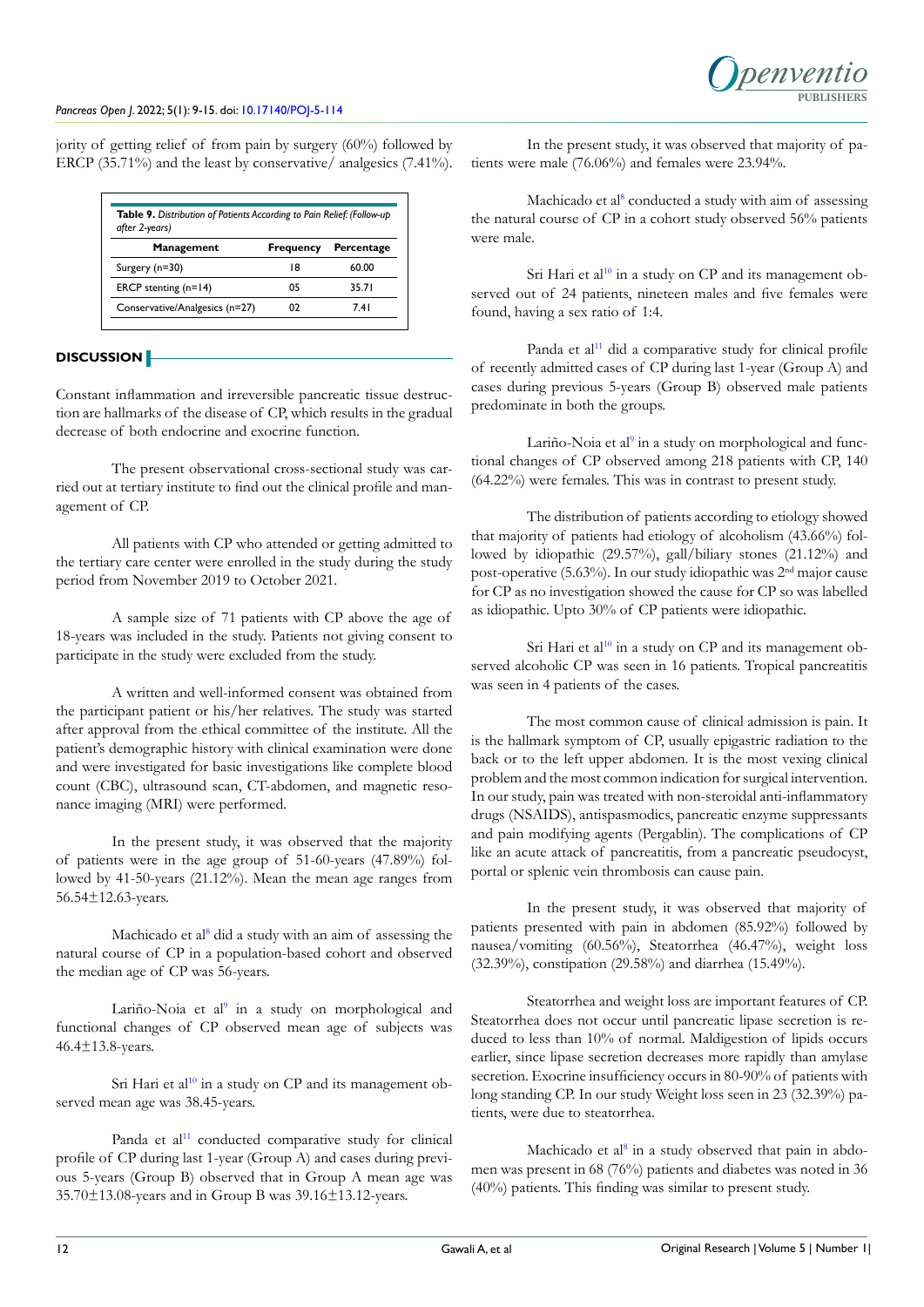Sri Hari et al<sup>10</sup> in a study on CP and its management observed pain was seen in 22 patients (91.6%), 6 patients had diabetes mellitus, 2 patients had steatorrhea (8.3%).

Panda et al<sup>11</sup> did a comparative study for clinical profile of recently admitted cases of CP during last 1-year (Group A) and cases during previous 5-years (Group B) observed pain was the most common presentation in both groups.

Ammann et al<sup>[12](#page-6-2)</sup> in their respective studies observed most patients with CP have abdominal pain. Pain in CP is multifactorial, with inflammatory and neuropathic components. The pain is believed to be primarily due to obstruction of the pancreatic duct by either stricture or stone, resulting in high pressure and ischemia above the obstruction.

The distribution of patients according to USG findings showed that majority of patients shows pancreatic calcification (54.93%) followed by pancreatic pseudocyst (32.39%) and gall stones (19.72%).

Transabdominal ultrasonography is an inexpensive technique usually performed in patients with suspected CP. Calcification, and cysts and are detected with by this modality. Other complications of pancreatitis such as duodenal or gastric distention and bile duct dilatation can be visualized. In patients with excessive abdominal gas or acute pancreatitis associated with ileus, the view is often limited, making the procedure highly related to the investigator's skills. Nevertheless, sonography is a simple technique and, in the hands of experienced investigators, remains a useful method for rapid and reliable diagnosis. In our study, it was useful to note pseudocyst in 23 patients (32.39%) of cases, gall stones and pancreatic calcification.

Machicado et al<sup>[8](#page-5-6)</sup> in a study observed that of 69% patients had pancreatic calcifications and 29% had pseudocyst or fluid collections.

Sri Hari et al<sup>10</sup> in a study on CP and its management observed ultrasonogram that showed 9 patients (37.5%) had dilated MPD.

Panda et al<sup>11</sup> conducted study on the clinical profile of cases of CP and noted USG findings of pancreatic calcification in 78.45% patients of CP. This finding was similar to present study.

The distribution of patients according to CT findings showed that majority of patients shows pancreatic calcification (70.42%) followed by enlarged pancreas (45.07%), pancreatic pseudocyst (32.39%), dilatation of MPD (23.94%), pancreatic calculi (12.67%) and pancreatic duct stricture (7.04%).

Machicado et al<sup>8</sup> in a study observed pancreatic duct dilation was noted in 57% patients and common bile duct dilation in 26% patients.

Sri Hari et al<sup>10</sup> in a study on CP and its management observed CECT Abdomen scan showed 9 patients (37.5%) had di-

# lated MPD.

**PUBLISHERS**

penventic

The distribution of patients according to complications showed that majority of patients shows pseudocyst (32.39%) followed by splenic vein thrombosis (2.82%), and pancreatic neoplasm (1.41%). No complications were seen in 43 (60.56%) patients.

Pancreatic pseudocyst is the most common complication of CP, occurring in the course of the disease in as many as 20-38% of patients. Most pseudocysts resolve spontaneously with supportive care. In our study, all patients with pseudocyst presented to us as pain in abdomen 23 patients (32.39%), in 3 patients resolved spontaneously hence managed conservatively. Patients with pseudocyst, with cyst wall 6 mm, with surgically feasible pathology, depending on position of cyst patients underwent cystogastrostomy and cystojejunostomy. No percutaneous drainage not done.

Panda et al<sup>11</sup> did study on clinical profile of cases of CP and observed the complications like pseudocyst (8.81%) followed by pleural effusion (3.81%).

Bhasin et al<sup>[14](#page-6-4)</sup> observed pseudocyst was the most common local complication in a study on clinical profile of idiopathic CP in North India.

Sharma et al<sup>13</sup> observed 9 patients  $(16.4\%)$  had evidence of pseudocyst. None of the patients had biliary obstruction, pancreatic neoplasm, ascites.

Surgery is indicated when the pain is severe, not managed by analgesics, requiring repeated hospital admission, and is interfering with day-to-day activities and pathology was corrected by surgical procedure.

The aim of the surgery should be to:

- 1. Preservation of maximum functional pancreatic tissue.
- 2. Removal of the inflammatory pathology.
- 3. Ductal system drainage.
- 4. Not obstructing the side ducts.

In the present study, it was observed that majority of patients were managed conservatively (43.66%) followed by cystogastrostomy (18.31%) and cystojejunostomy (8.45%). ERCP was done among 14 (19.72%) patients. Lateral pancreaticojejunostomy was done in 6 (8.45%) patients and pancreaticoduodenectomy (Classical Whipple's) was done in 4 patients (5.63%).

Machicado et al<sup>[8](#page-5-6)</sup> did a comparative study observed endoscopic or surgical interventions for CP were performed in 27 (30%) patients during the disease course. A total of 20 (23%) patients underwent at least one endoscopic intervention, 10 (11%) at least one surgical intervention, and 3 (3%) both types of interventions.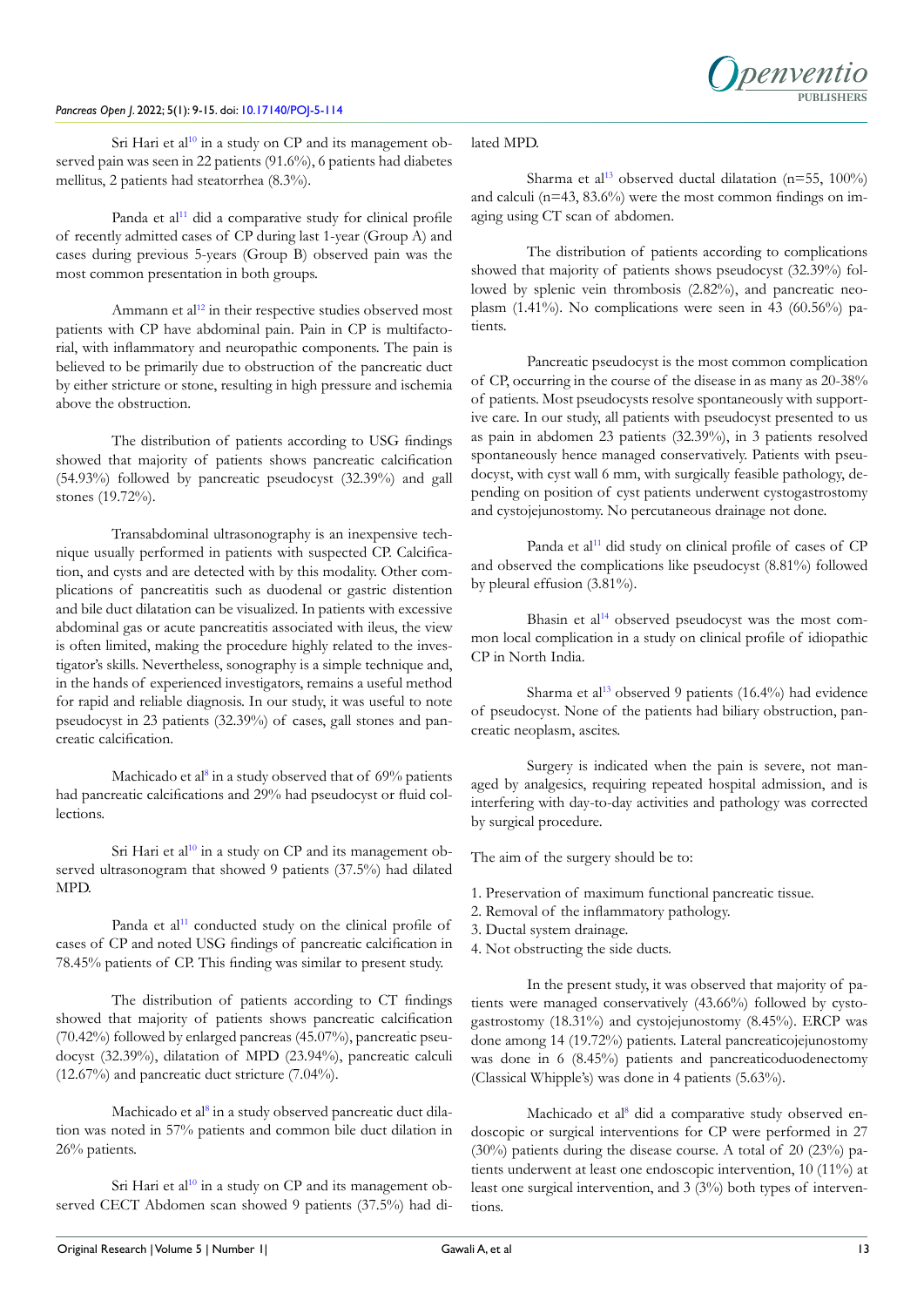

Sri Hari et al<sup>10</sup> conducted study on CP and its management observed only 9 out of 24 (37.5%) patients were managed conservatively.

In our study,<sup>[4](#page-5-3)</sup> patients with pancreatic head mass were operated for pancreaticoduodenectomy (Classical Whipple's) and had no post-operative complication, histopathology report turned out to be benign.

The distribution of patients according to pain relief by various management showed that majority of get relief of pain by surgery (69.23%) followed by ERCP (35.71%) and least by conservative/analgesics (6.45%)

Sharma et al<sup>[13](#page-6-3)</sup> observed that more than half of the study patients did not improve with the standard pain management by analgesics and had persistent symptom.

In cochrane review by Ali et al<sup>[15](#page-6-5)</sup> comparative study done with objective of two assessing and comparing the effects and complications of surgical and endoscopic interventions in the management of pain for chronic obstructive pancreatitis in 111 patient's and concluded that the surgical group had a higher number of patients with pain relief, both at long-term follow-up. Surgical intervention resulted in improved quality of life and preservation of exocrine pancreatic function at middle/long-term follow-up (2-5-years), but not at long-term follow-up.

Another study conducted in year 2020 by Issa et al<sup>[16](#page-6-6)</sup> with objective of to see whether early surgery is more effective than the endoscopy-first approach and concluded that patients with CP, early surgery compared with an endoscopy resulted in lower pain scores.

Another study conducted in year 1997 by Traverso et  $al<sup>17</sup>$  with objective to analyze the clinical indications and long-term results for the classical whipple procedure (pancreaticoduodenectomy) used for severe complications of CP and concluded that, whipple procedure for severe complications of CP in the pancreatic head is a safe and effective operation.

Cahen et al<sup>[18](#page-6-8)</sup> conducted a randomized trial in year 2011 that compared endoscopic and surgical drainage of the pancreatic duct in patients with CP reported a significant benefit of surgery after a 2-year follow-up period and evaluated the long-term outcome of these patients after 5-years and concluded that in the long-term, symptomatic patients with CP who underwent surgery as the initial treatment for pancreatic duct obstruction had more relief from pain, than patients who were treated endoscopically.

In our study, minimal wound infection was seen in 3 of operated patients and was easily controlled. There was no mortality. In our study only 27 out of 71 (38.02%) patients were treated conservatively by pancreatic enzyme supplementation and analgesics.

Primarily, CP is not a surgical disease. Surgery is indicated only when medical treatment fails and/or complication arises. There is no single ideal operation for CP. Selection of an appropriate method of management for a particular patient is more important.

## **CONCLUSION**

Primarily, CP is not a surgical disease, surgery is indicated only when medical treatment fails and/or complication arises. There is no single ideal operation for CP. Selection of an appropriate method of management for a particular patient is more important.

# **CONSENT**

The authors have received written informed consent from the patient.

# **INSTITUTIONAL REVIEW BOARD PERMISSION**

Yes.

## **CONFLICTS OF INTEREST**

The authors declare that they have no conflicts of interest.

#### **REFERENCES**

<span id="page-5-0"></span>1. Ramesh H. Tropical Pancreatitis. *Ind J Gastroenterol.* 1997: 16: 20-25.

<span id="page-5-1"></span>2. Sawant P, Mishra P. Chronic pancreatitis-Indian Scenario. *Medicine Update.* 2005: 418-424.

<span id="page-5-2"></span>3. Garg PK, Tondon RK. Survey on chronic pancreatitis in the Asia-Pacific region. *J Gastroenterol Hepatol.* 2004; 19: 998-1004. doi: [10.1111/j.1440-1746.2004.03426.x](http://doi.org/10.1111/j.1440-1746.2004.03426.x)

<span id="page-5-3"></span>4. Singhvi A, Yadav D. Myths and realities about alcohol and smoking in chronic pancreatitis. *Curr Opin Gastroenterol*. 2018; 34(5): 355-361. doi: [10.1097/MOG.0000000000000466](http://doi.org/10.1097/MOG.0000000000000466)

5. Pham A, Forsmark C. Chronic pancreatitis: review and update of etiology, risk factors, and management. *F1000Res.* 2018; 7. doi: [10.12688/f1000research.12852.1](http://doi.org/10.12688/f1000research.12852.1)

<span id="page-5-4"></span>6. Beyer G, D'Haese JG, Ormanns S, Mayerle J. Chronic pancreatitis and pancreatic cancer - tumor risk and screening. *Dtsch Med Wochenschr*. 2018; 143(12): 895-906. doi: [10.1055/s-0043-125407](http://doi.org/10.1055/s-0043-125407)

<span id="page-5-5"></span>7. Anand BS. Clinical profile of chronic pancreatitis in Delhi. In: Balakrishnan V, ed. *Chronic Pancreatitis in India*. India: Indian Society of Pancreatology; 1987: 15-22.

<span id="page-5-6"></span>8. Machicado JD, Chari ST, Timmons L, Tang G, Yadav D. A population-based evaluation of the natural history of chronic pancreatitis. *Pancreatology*. 2018; 18(1): 39-45. doi: [10.1016/j.pan.2017.11.012](http://doi.org/10.1016/j.pan.2017.11.012)

<span id="page-5-7"></span>9. Lariño-Noia J, de la Iglesia D, Iglesias-García J, et al. Morphological and functional changes of chronic pancreatitis in patients